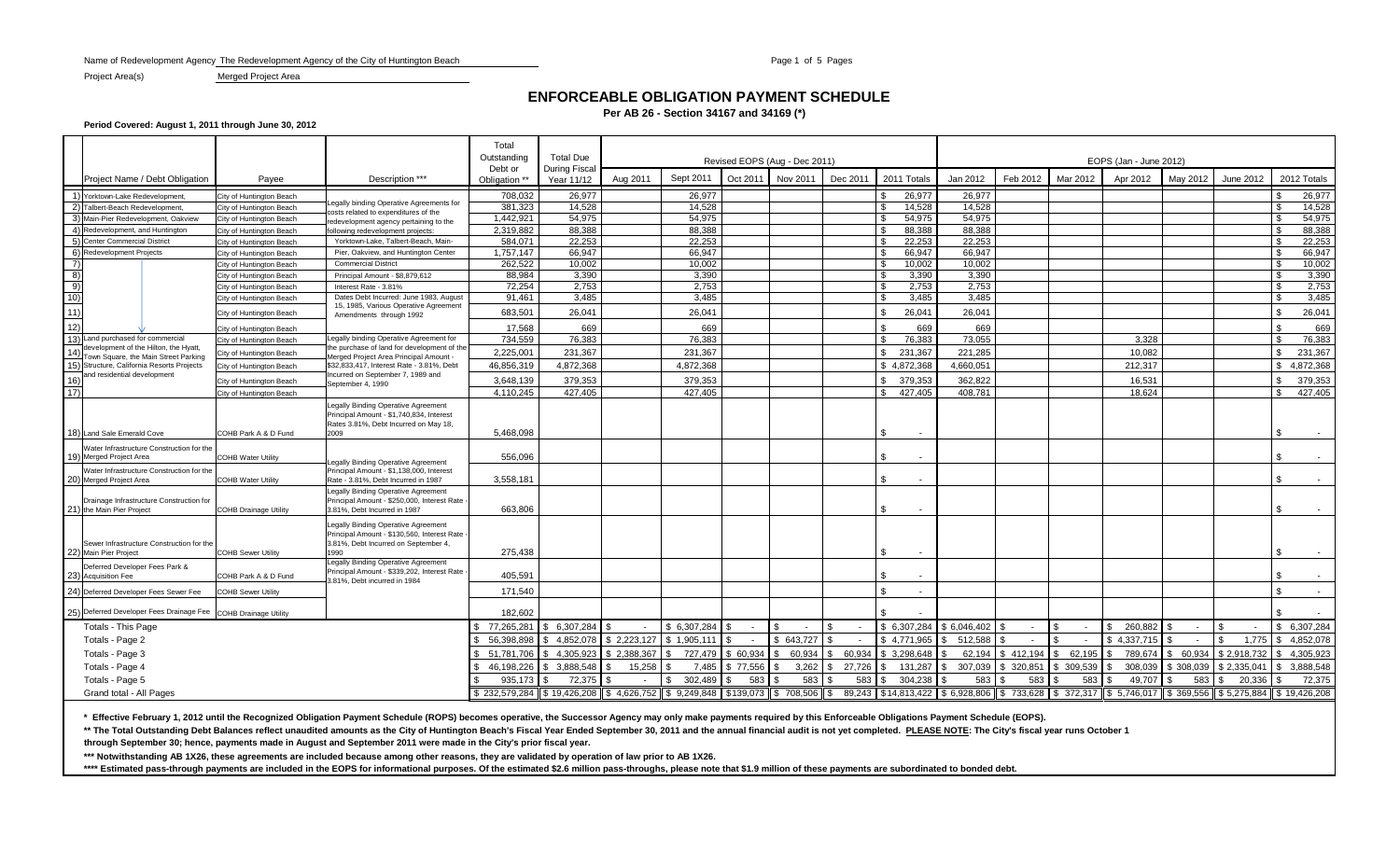Name of Redevelopment Agency: The Redevelopment Agency of the City of Huntington Beach Page 2 of 5 Page 2 of 5 Pages

Project Area(s) Merged Project Area

# **ENFORCEABLE OBLIGATION PAYMENT SCHEDULE**

**Per AB 26 - Section 34167 and 34169 (\*)**

**Period Covered: August 1, 2011 through June 30, 2012**

|                                                                          |                                           |                                                                                                                                                                                                                                                | Total<br>Outstanding     | <b>Total Due</b>           | Revised EOPS (Aug - Dec 2011)        |           |          |          |          |                                |          | EOPS (Jan - June 2012) |          |                  |          |            |                       |  |  |
|--------------------------------------------------------------------------|-------------------------------------------|------------------------------------------------------------------------------------------------------------------------------------------------------------------------------------------------------------------------------------------------|--------------------------|----------------------------|--------------------------------------|-----------|----------|----------|----------|--------------------------------|----------|------------------------|----------|------------------|----------|------------|-----------------------|--|--|
| Project Name / Debt Obligation                                           | Payee                                     | Description ***                                                                                                                                                                                                                                | Debt or<br>Obligation ** | During Fisca<br>Year 11/12 | Aug 2011                             | Sept 2011 | Oct 2011 | Nov 2011 | Dec 2011 | 2011 Totals                    | Jan 2012 | Feb 2012               | Mar 2012 | Apr 2012         | May 2012 |            | June 2012 2012 Totals |  |  |
| 1) Main-Pier Purchase Loan Repayment                                     | <b>Housing Authority</b>                  | Legally Binding and Enforceable Agreement<br>for Property Acquisition for the Main-Pier<br>Proiect                                                                                                                                             | 1.362.500                | $\overline{\phantom{a}}$   |                                      |           |          |          |          | \$                             |          |                        |          |                  |          |            | $\sim$                |  |  |
| 2) Hyatt Regency Huntington Beach Project                                | Robert Mayer Corporation                  | Disposition and Development Agreement<br>approved on September 14, 1998 for the<br><b>Waterfront Development</b>                                                                                                                               | 5.803.061                | 368.626                    |                                      | 368.626   |          |          |          | \$ 368,626                     |          |                        |          | 368.626          |          |            | \$<br>368.626         |  |  |
| 3) 2002 Tax Allocation Refunding Bonds                                   | Bank of New York Trust Co.                | Tax Allocation Bonds Debt Service<br>Payments<br>Tax Allocation Bonds Debt Service                                                                                                                                                             | 17.964.850               | 1.635.738                  | 1.283.795                            |           |          |          |          | \$1,283,795                    | 320.369  |                        |          | 1.315.369        |          |            | \$1,635,738           |  |  |
| 4) 1999 Tax Allocation Refunding Bonds                                   | Bank of New York Trust Co.                | Payments                                                                                                                                                                                                                                       | 8,221,038                | 748,088                    | 588.289                              |           |          |          |          | 588,289<br>\$.                 | 149,044  |                        |          | 599,044          |          |            | \$748,088             |  |  |
| 5) 2002 Tax Allocation Refunding Bonds                                   | Arbitrage Compliance Specialist           | Tax Allocation Bonds arbitrage rebate<br>calculation - Federal IRS Compliance                                                                                                                                                                  | 500                      | 500                        |                                      |           |          |          |          | \$<br>$\overline{\phantom{a}}$ |          |                        |          | 500              |          |            | 500                   |  |  |
| 6) 1999 Tax Allocation Refunding Bonds                                   | Arbitrage Compliance Specialist           | Tax Allocation Bonds arbitrage rebate<br>calculation - Federal IRS Compliance                                                                                                                                                                  | 500                      | 500                        |                                      |           |          |          |          |                                |          |                        |          | 500              |          |            | 500                   |  |  |
| 7) 2002 Tax Allocation Refunding Bonds                                   | Internal Revenue Service                  | 15th Year Arbitrage Rebate Payment                                                                                                                                                                                                             | 614,600                  | $\sim$                     |                                      |           |          |          |          | $\mathbf{\$}$<br>$\sim$        |          |                        |          |                  |          |            | \$<br>$\sim$          |  |  |
| 8) 2002 Tax Allocation Refunding Bonds                                   | Bank of New York Mellon                   | Tax Allocation Bonds - Payment to Fiscal<br>Agent                                                                                                                                                                                              | 1,537                    | 1,537                      |                                      |           |          |          |          | S.                             |          |                        |          | 1.537            |          |            | 1,537                 |  |  |
| 9) 1999 Tax Allocation Refunding Bonds                                   | Bank of New York Mellon                   | Tax Allocation Bonds - Payment to Fiscal<br>Agent                                                                                                                                                                                              | 848                      | 848                        |                                      |           |          |          |          | $\overline{\phantom{a}}$       |          |                        |          | 848              |          |            | 848                   |  |  |
| 10) 2002 Tax Allocation Refunding Bonds                                  | AMBAC                                     | Bank of America Master Repurchase<br>Agreement for Debt Service Reserve                                                                                                                                                                        | 3.000                    | 3.000                      |                                      |           |          |          |          | \$<br>$\sim$                   | 3.000    |                        |          |                  |          |            | 3,000                 |  |  |
| 11) 2002 Tax Allocation Refunding Bonds                                  | Harrell & Company Advisors,<br><b>LLC</b> | Preparation and filing of Continuing<br>Disclosure Annual Reports and Material<br>Event Notices                                                                                                                                                | 250                      | 250                        |                                      |           |          |          |          |                                |          |                        |          |                  |          | 250        | 250                   |  |  |
| 12) 1999 Tax Allocation Refunding Bonds                                  | Harrell & Company Advisors,<br>LLC        | Preparation and filing of Continuing<br>Disclosure Annual Reports and Material<br>Event Notices                                                                                                                                                | 1,525                    | 1,525                      |                                      |           |          |          |          |                                |          |                        |          |                  |          | $1,525$ \$ | 1.525                 |  |  |
| Emerald Cove 2010 Series A Lease Revenue<br>13) Refunding Bonds          | US Bank                                   | Emerald Cove 2010 Series A Lease<br>Revenue Refunding Bonds Debt Service<br>Payments                                                                                                                                                           | 4.054.198                | 406.116                    |                                      | 406.116   |          |          |          | \$406,116                      |          |                        |          | 406.116          |          |            | \$<br>406.116         |  |  |
| HUD Section 108 Infrastructure Loan for<br>14) Hyatt/Hilton Properties   | Bank of New York Mellon                   | egally binding and enforceable loan<br>agreement with the U.S. Department of<br>Housing and Urban Development for capital<br>mprovements                                                                                                       | 3,804,470                | 410,350                    | 351.043                              |           |          |          |          | \$351,043                      | 40,175   |                        |          | 370,175          |          |            | 410.350<br>\$         |  |  |
| 15) HELP Bowen Court                                                     | California Housing Finance<br>Authority   | Full payment of loan borrowed by Agency<br>for Senior Rental Complex from the State of<br>California                                                                                                                                           | 643,727                  | $\sim$                     |                                      |           |          | 643,727  |          | \$643,727                      |          |                        |          |                  |          |            |                       |  |  |
| Bella Terra Parking Infrastructure Property Tax<br>16) Sharing Agreement | Bella Terra Associates LLC                | Property Tax Sharing Agreement required<br>under the terms of the Owner Participation<br>Agreement (dated 10/2/2000) and Second<br>Implementation Agreement (dated<br>9/17/2007) for the development of the<br>Huntington Center (Bella Terra) | 13.922.294               | 1.275.000                  |                                      | 1.130.369 |          |          |          | \$1,130,369                    |          |                        |          | 1,275,000        |          |            | \$1,275,000           |  |  |
|                                                                          |                                           |                                                                                                                                                                                                                                                | 56,398,898               |                            | 4,852,078 \$2,223,127 \$1,905,111 \$ |           |          |          |          | $$4,771,965$ $$512,588$ \$     |          |                        |          | $$4,337,715$ \\$ |          | \$         | 1,775 \$4,852,078     |  |  |

**\* Effective February 1, 2012 until the Recognized Obligation Payment Schedule (ROPS) becomes operative, the Successor Agency may only make payments required by this Enforceable Obligations Payment Schedule (EOPS).**

\*\* The Total Outstanding Debt Balances reflect unaudited amounts as the City of Huntington Beach's Fiscal Year Ended September 30, 2011 and the annual financial audit is not yet completed. PLEASE NOTE: The City's fiscal ye

**through September 30; hence, payments made in August and September 2011 were made in the City's prior fiscal year.**

**\*\*\* Notwithstanding AB 1X26, these agreements are included because among other reasons, they are validated by operation of law prior to AB 1X26.**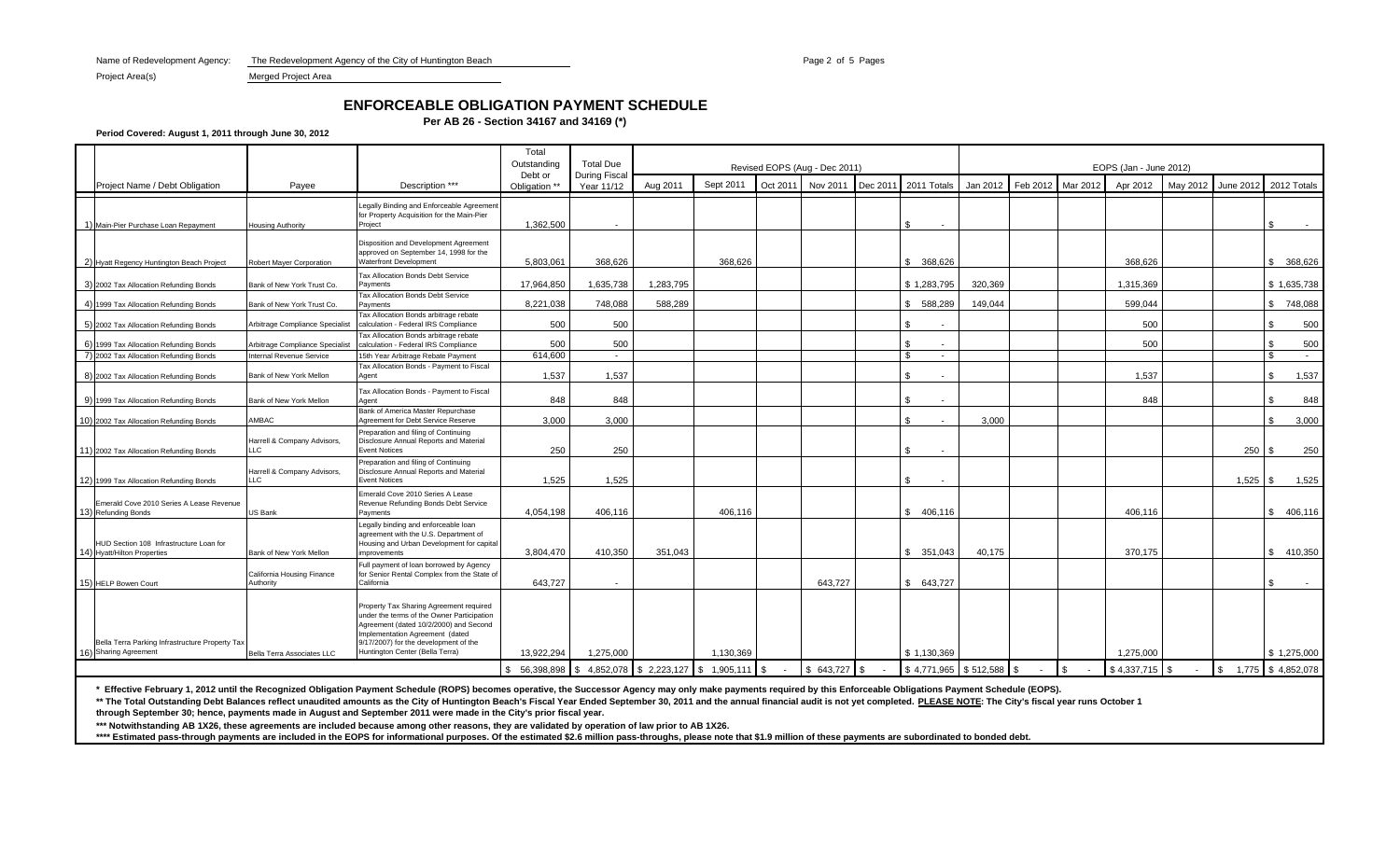Name of Redevelopment Agency: The Redevelopment Agency of the City of Huntington Beach Page 3 of 5 Page 3 of 5 Pages 3 of 5 Pages

Project Area(s) Merged Project Area

## **ENFORCEABLE OBLIGATION PAYMENT SCHEDULE**

**Per AB 26 - Section 34167 and 34169 (\*)**

**Period Covered: August 1, 2011 through June 30, 2012**

|                                                                                    |                                                                             |                                                                                                                                                                                                                                                                                                        | Total<br>Outstanding | <b>Total Due</b>                   | Revised EOPS (Aug - Dec 2011) |                                                    |          |          |          |                         |          | EOPS (Jan - June 2012) |          |                     |          |           |                         |  |  |  |
|------------------------------------------------------------------------------------|-----------------------------------------------------------------------------|--------------------------------------------------------------------------------------------------------------------------------------------------------------------------------------------------------------------------------------------------------------------------------------------------------|----------------------|------------------------------------|-------------------------------|----------------------------------------------------|----------|----------|----------|-------------------------|----------|------------------------|----------|---------------------|----------|-----------|-------------------------|--|--|--|
| Project Name / Debt Obligation                                                     |                                                                             | Description ***                                                                                                                                                                                                                                                                                        | Debt or              | <b>During Fiscal</b><br>Year 11/12 | Aug 2011                      | Sept 2011                                          | Oct 2011 | Nov 2011 | Dec 2011 | 2011 Totals             | Jan 2012 | Feb 2012               | Mar 2012 | Apr 2012            | May 2012 | June 2012 | 2012 Totals             |  |  |  |
|                                                                                    | Payee                                                                       |                                                                                                                                                                                                                                                                                                        | Obligation **        |                                    |                               |                                                    |          |          |          |                         |          |                        |          |                     |          |           |                         |  |  |  |
| Strand Hotel and Mixed-Use Project,<br>1) Parking & Infrastructure                 | CIM Group, LLC                                                              | Property Tax Sharing Agreement under the<br>Disposition and Development Agreement (DDA) for<br>development of hotel, retail, restaurant, and public<br>parking structure. The Implementation of the DDA<br>and the Sixth Implementation Agreement were<br>entered into from June 1999 to November 2008 | 13,997,626           | 677,903                            |                               | 677,903                                            |          |          |          | \$ 677,903              |          |                        |          | 677,903             |          |           | \$ 677,903              |  |  |  |
| 2) Strand Project Additional Parking                                               | CIM Group, LLC                                                              | Property Tax Sharing Agreement under the<br>Disposition and Development Agreement (DDA)<br>and Sixth Implementation Agreement for the Strand<br>projects parking structure authorized on January 20,<br>2009.                                                                                          | 1,088,861            | 49.576                             |                               | 49,576                                             |          |          |          | 49,576<br>\$.           |          |                        |          | 49.576              |          |           | \$<br>49,576            |  |  |  |
| 3) Bella Terra Phase I                                                             | <b>BTDJM Phase II Associates</b><br>(DJM)                                   | Affordable Housing Agreement approved on<br>October 4, 2010 for construction of a 467 mixed-use<br>unit project. Project is currently under construction<br>and financed by property tax allocations.                                                                                                  | 27,428,830           |                                    |                               |                                                    |          |          |          | \$                      |          |                        |          |                     |          |           | \$.                     |  |  |  |
| 4) Pacific City                                                                    | <b>Makar Properties</b>                                                     | Owner Participation Agreement approved on<br>October 16, 2006 for future development of a 31-<br>acre site located at Pacific Coast Highway and First<br>Street and financed by property tax allocations.                                                                                              | 5,500,000            | $\overline{\phantom{a}}$           |                               |                                                    |          |          |          | S<br>$\sim$             |          |                        |          |                     |          |           | £.                      |  |  |  |
| 5) Pass Through Agreements (Estimated)                                             | Orange County, Various School<br>Districts, and City of Huntington<br>Beach | Pre and Post AB1290 statutory payments mandated<br>by Health and Safety Code (HSC) Section 33607                                                                                                                                                                                                       | 2,640,000            | 2.640.000                          | 2.388.367                     |                                                    |          |          |          | \$2.388.367             |          | 350.000                |          |                     |          |           | 2.290.000   \$2.640.000 |  |  |  |
| <b>Enforcement of Successor Agency</b><br>6) compliance and monitoring per AB 1X26 | Successor Agency                                                            | Successor Agency administrative obligations<br>relating to maintaining payments on enforceable<br>obligations and other activities as required by AB<br>1X26                                                                                                                                           | 424,801              | 318,601                            |                               |                                                    | 35,400   | 35,400   |          | 35,400 \$ 106,200       | 35,400   | 35,400                 | 35,400   | 35,400              | 35,400   |           | 141,601 \$ 318,601      |  |  |  |
| Covenant Monitoring Obligations of<br>7) Housing Authority                         | <b>Housing Authority</b>                                                    | Statutory obligations for housing affordability,<br>production, reporting and compliance as per<br>Government Code.                                                                                                                                                                                    | 306,403              | 229.801                            |                               |                                                    | 25,534   | 25,534   | 25,534   | 76,602<br>- \$          | 25,534   | 25,534                 | 25,534   | 25,534              | 25,534   |           | 102,131 \$ 229,801      |  |  |  |
| Successor Agency compliance and<br>8) monitoring per AB 1X26                       | Kane Ballmer and Berkman                                                    | egal costs to ensure Successor Agency<br>compliance with AB 1X26                                                                                                                                                                                                                                       | 160,000              | 160,000                            |                               |                                                    |          |          |          | \$.                     |          |                        |          |                     |          |           | 160,000   \$ 160,000    |  |  |  |
| Independent financial statement and<br>9) compliance audit                         | Macias Gini & O'Connell LLP                                                 | ndependent financial statement and compliance of<br>the agency in accordance with Government Auditing<br>Standards Statement on Auditing Standards (SAS)<br>No. 117, "Compliance Audit"                                                                                                                | 10,185               | 5.042                              |                               |                                                    |          |          |          | $\sim$                  | 1,260    | 1,260                  | 1,261    | 1.261               |          |           | \$.<br>5,042            |  |  |  |
| Successor Agency compliance per AB<br>10) 1X26                                     | <b>Keyser Marston</b>                                                       | Legally binding and enforceable agreement for<br>continued administration and operation of<br>Successor Agency                                                                                                                                                                                         | 75,000               | 75,000                             |                               |                                                    |          |          |          | S                       |          |                        |          |                     |          |           | 75,000 \$ 75,000        |  |  |  |
| Housing Authority Covenant monitoring<br>11) per AB 987                            | Keyser Marston                                                              | Statutory obligation for Housing reporting, auditing<br>and compliance                                                                                                                                                                                                                                 | 150,000              | 150,000                            |                               |                                                    |          |          |          |                         |          |                        |          |                     |          | 150,000   | \$150,000               |  |  |  |
|                                                                                    |                                                                             |                                                                                                                                                                                                                                                                                                        | \$ 51,781,706        | \$4,305,923 \$2,388,367            |                               | $$727,479$ $$60,934$ $$60,934$ $$60,934$ $$60,934$ |          |          |          | $$3,298,648$ \ \$62,194 |          | \$412,194              | \$62,195 | $$789,674$ \$60,934 |          |           | \$2,918,732 \$4,305,923 |  |  |  |

**\* Effective February 1, 2012 until the Recognized Obligation Payment Schedule (ROPS) becomes operative, the Successor Agency may only make payments required by this Enforceable Obligations Payment Schedule (EOPS).**

\*\* The Total Outstanding Debt Balances reflect unaudited amounts as the City of Huntington Beach's Fiscal Year Ended September 30, 2011 and the annual financial audit is not yet completed. PLEASE NOTE: The City's fiscal ye

**through September 30; hence, payments made in August and September 2011 were made in the City's prior fiscal year.**

**\*\*\* Notwithstanding AB 1X26, these agreements are included because among other reasons, they are validated by operation of law prior to AB 1X26.**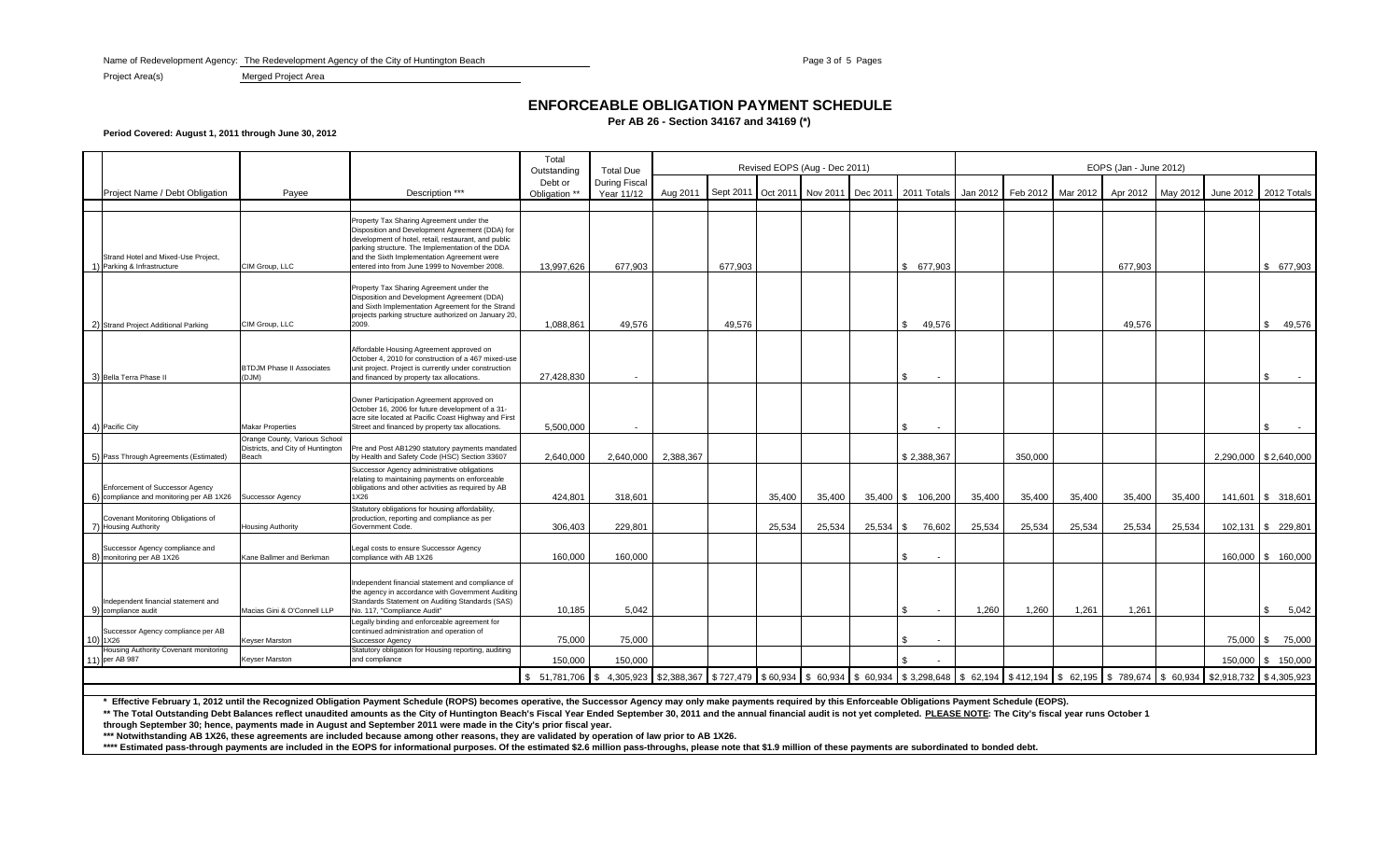Name of Redevelopment Agency: The Redevelopment Agency of the City of Huntington Beach Page 4 of 5 Pages 4 of 5 Pages

Project Area(s) Merged Project Area

### **ENFORCEABLE OBLIGATION PAYMENT SCHEDULE**

**Per AB 26 - Section 34167 and 34169 (\*)**

**Period Covered: August 1, 2011 through June 30, 2012**

|              |                                                                                                                                                                                                                                                                                                                                                                      |                                                                                                                           |                                                                                                                                                                                                                                                                                                            | Total                  |                                          | Revised EOPS (Aug - Dec 2011) |           |          |          |           |             |                  | EOPS (Jan - June 2012) |          |                                                         |          |          |            |                        |  |  |
|--------------|----------------------------------------------------------------------------------------------------------------------------------------------------------------------------------------------------------------------------------------------------------------------------------------------------------------------------------------------------------------------|---------------------------------------------------------------------------------------------------------------------------|------------------------------------------------------------------------------------------------------------------------------------------------------------------------------------------------------------------------------------------------------------------------------------------------------------|------------------------|------------------------------------------|-------------------------------|-----------|----------|----------|-----------|-------------|------------------|------------------------|----------|---------------------------------------------------------|----------|----------|------------|------------------------|--|--|
|              |                                                                                                                                                                                                                                                                                                                                                                      |                                                                                                                           |                                                                                                                                                                                                                                                                                                            | Outstanding<br>Debt or | <b>Total Due</b><br><b>During Fiscal</b> |                               |           |          |          |           |             |                  |                        |          |                                                         |          |          |            |                        |  |  |
|              | Project Name / Debt Obligation                                                                                                                                                                                                                                                                                                                                       | Payee                                                                                                                     | Description ***                                                                                                                                                                                                                                                                                            | Obligation **          | Year 11/12                               | Aug 2011                      | Sept 2011 | Oct 2011 | Nov 2011 | Dec 2011  | 2011 Totals |                  | Jan 2012               | Feb 2012 | Mar 2012                                                | Apr 2012 | May 2012 | June 2012  | 2012 Totals            |  |  |
|              | Affordable Housing Compliance pursuant<br>to the requirements of Section 33413(b)(4)<br>and 33490(a)(2) and (3) of the California<br>Community Redevelopment Law, Health<br>and Safety Code Section 33000, et. seq.<br>Covenant monitoring per AB 987.                                                                                                               | Amerinational                                                                                                             | Statutory obligation for housing compliance services<br>pursuant to the requirements of Section 33413(b)(4)<br>and 33490(a)(2) and (3) of the California<br>Community Redevelopment Law, Health and Safety<br>Code Section 33000, et. seq.                                                                 | 75,000                 | 75,000                                   |                               |           |          |          |           |             |                  |                        |          |                                                         |          |          | 75,000 \$  | 75,000                 |  |  |
|              | Affordable Housing Compliance pursuant<br>to the requirements of Section 33413(b)(4)<br>and 33490(a)(2) and (3) of the California<br>Community Redevelopment Law, Health<br>and Safety Code Section 33000, et. seq.<br>Covenant monitoring per AB 987.                                                                                                               | Kane Ballmer and Berkman                                                                                                  | Statutory obligation for legal, compliance and<br>operations of Housing Authority pursuant to the<br>requirements of Section 33413(b)(4) and<br>33490(a)(2) and (3) of the California Community<br>Redevelopment Law, Health and Safety Code<br>Section 33000, et. seq.                                    | 150,000                | 150,000                                  |                               |           |          |          |           |             |                  |                        |          |                                                         |          |          |            | 150,000 \$ 150,000     |  |  |
| 31           | Repayment of SERAF Debt Obligation<br>2009                                                                                                                                                                                                                                                                                                                           | lousing Authority                                                                                                         | Legally enforceable obligation for SERAF Loan<br>repayment                                                                                                                                                                                                                                                 | 3,227,706              |                                          |                               |           |          |          |           | £.          |                  |                        |          |                                                         |          |          |            |                        |  |  |
| $\Delta$     | Repayment of SERAF Debt Obligation<br>2010                                                                                                                                                                                                                                                                                                                           | <b>Housing Authority</b>                                                                                                  | Legally enforceable obligation for SERAF Loan<br>repayment                                                                                                                                                                                                                                                 | 700,000                | in a                                     |                               |           |          |          |           | ፍ           |                  |                        |          |                                                         |          |          |            |                        |  |  |
|              | Abdelmudi Owner Participation<br>Agreement/Rent Differential Agreement<br>Low/Moderate Inc 20 % Set Aside<br>pursuant to Health and Safety Code                                                                                                                                                                                                                      | Abdelmudi Development<br>Company                                                                                          | Owner Participationt Agreement / Rent Differential<br>Agreement approved on May 28, 1991 for the<br>development of the three story building at the<br>Oceanview Promenade. The Third Implementation<br>Amendment took effect on November 21, 1994.<br>Statutory housing obligations required by Health and | 4,812                  | 4,812                                    | 15,258                        | 7,485     | 7,401    |          |           | -S          | 30,144           |                        | 812      | 1,000                                                   | 1,000    | 1,000    | $1,000$ \$ | 4,812                  |  |  |
| 6)           | section 33487                                                                                                                                                                                                                                                                                                                                                        | Housing Authority                                                                                                         | Safety Code section 33487                                                                                                                                                                                                                                                                                  | 39,637,666             | 3,604,000                                |                               |           |          |          |           |             |                  | 300,333                | 300,333  | 300,333                                                 | 300,333  | 300,333  |            | 2,102,335 \$ 3,604,000 |  |  |
|              | Covenant enforcement for Affordable<br>housing projects for the purpose of<br>increasing, improving, and preserving the<br>City's supply of low and moderate income<br>housing pursuant to the requirements of<br>Section 33413(b)(4) and 33490(a)(2) and<br>(3) of the California Community<br>Redevelopment Law, Health and Safety<br>Code Section 33000, et. seq. | Grace Jo, Esq                                                                                                             | Statutory obligation for legal compliance and<br>operations of Housing Authority pursuant to the<br>requirements of Section 33413(b)(4) and<br>33490(a)(2) and (3) of the California Community<br>Redevelopment Law, Health and Safety Code<br>Section 33000, et. seq.                                     | 100,000                | 40,236                                   |                               |           |          |          |           |             |                  | 6.706                  | 6,706    | 6,706                                                   | 6,706    | 6,706    | 6,706 \$   | 40,236                 |  |  |
|              | 8) Unfunded CalPERS Pension Liabilities                                                                                                                                                                                                                                                                                                                              | CalPERS                                                                                                                   | Unfunded CalPERS pension obligation as per<br>CalPERS actuarial valuation as of June 30, 2010.                                                                                                                                                                                                             | 1,483,151              |                                          |                               |           |          |          |           |             |                  |                        |          |                                                         |          |          |            |                        |  |  |
| $\mathbf{Q}$ | Unfunded Supplemental Retirement<br>Liabilities                                                                                                                                                                                                                                                                                                                      | US Bank                                                                                                                   | Unfunded actuarial accrued liability as of September<br>30, 2011 as per actuarial valuation by AON<br>Consulting, Inc.                                                                                                                                                                                     | 409.000                |                                          |                               |           |          |          |           |             |                  |                        |          |                                                         |          |          |            |                        |  |  |
|              | Public Agency Retirement Systems (PARS)<br>10) Notes Payable                                                                                                                                                                                                                                                                                                         | Pacific Life Ins                                                                                                          | Legally enforceable retirement obligation for early<br>retirement incentive program and annuity contract<br>with Pacific Life Insurance Incorporated.                                                                                                                                                      | 80,000                 |                                          |                               |           | 19,965   |          |           |             | 19,965           |                        |          |                                                         |          |          |            |                        |  |  |
|              | 11) Unfunded OPEB Liabilities                                                                                                                                                                                                                                                                                                                                        | CalPERS/CERBT                                                                                                             | Unfunded actuarial accrued liability as of June 30,<br>2011 as per AON Consulting, Inc.                                                                                                                                                                                                                    | 160,000                | $\overline{\phantom{a}}$                 |                               |           |          |          |           | -S          |                  |                        |          |                                                         |          |          |            |                        |  |  |
| 12)<br>13)   | Obligation for unused employee General<br>Leave earned and vested<br>Successor Agency Compliance                                                                                                                                                                                                                                                                     | City employees directly involved in<br>lousing and Redevelopment<br>roiects and administration<br>Nagasaki and Associates | Obligation for unused employee General Leave<br>earned and vested as per MOUs and AB 1X26<br>Appraisal and real estate consultant                                                                                                                                                                          | 124.391<br>15.000      | 3,000                                    |                               |           | 50.190   | 3.262    | 27.726 \$ | £.          | 81.178<br>$\sim$ |                        | 3.000    |                                                         |          |          |            | 3,000<br>-96           |  |  |
| 14)          | Successor Agency Compliance per H & S<br>Code 33433                                                                                                                                                                                                                                                                                                                  | <b>Tierra West</b>                                                                                                        | Financial and Real estate consultant                                                                                                                                                                                                                                                                       | 30,000                 | 10,000                                   |                               |           |          |          |           |             |                  |                        | 10,000   |                                                         |          |          |            | 10,000                 |  |  |
|              | Legally enforceable obligation as per<br>Memorandum of Understanding with<br>bargaining unit                                                                                                                                                                                                                                                                         | Luis Gomez                                                                                                                | egally enforceable tuition reimbursement benefit as<br>per MOU and AB 1X26                                                                                                                                                                                                                                 | 1,500                  | 1.500                                    |                               |           |          |          |           |             |                  |                        |          | 1.500                                                   |          |          |            | 1,500                  |  |  |
|              |                                                                                                                                                                                                                                                                                                                                                                      |                                                                                                                           | $\frac{1}{2}$ 46,198,226 $\frac{1}{2}$ 3,888,548 $\frac{1}{2}$ 15,258 $\frac{1}{2}$ 7,485 $\frac{1}{2}$ 77,556 $\frac{1}{2}$ 3,262 $\frac{1}{2}$ 27,726 $\frac{1}{2}$ 131,287 $\frac{1}{2}$ 307,039 $\frac{1}{2}$ 320,851 $\frac{1}{2}$                                                                    |                        |                                          |                               |           |          |          |           |             |                  |                        |          | 309,539 \$ 308,039 \$ 308,039 \$ 2,335,041 \$ 3,888,548 |          |          |            |                        |  |  |

**\* Effective February 1, 2012 until the Recognized Obligation Payment Schedule (ROPS) becomes operative, the Successor Agency may only make payments required by this Enforceable Obligations Payment Schedule (EOPS).**

\*\* The Total Outstanding Debt Balances reflect unaudited amounts as the City of Huntington Beach's Fiscal Year Ended September 30, 2011 and the annual financial audit is not yet completed. PLEASE NOTE: The City's fiscal ye

**September 30; hence, payments made in August and September 2011 were made in the City's prior fiscal year.**

\*\*\* Notwithstanding AB 1X26, these agreements are included because among other reasons, they are validated by operation of law prior to AB 1X26.<br>\*\*\*\* Estimated pass-through payments are included in the EOPS for information